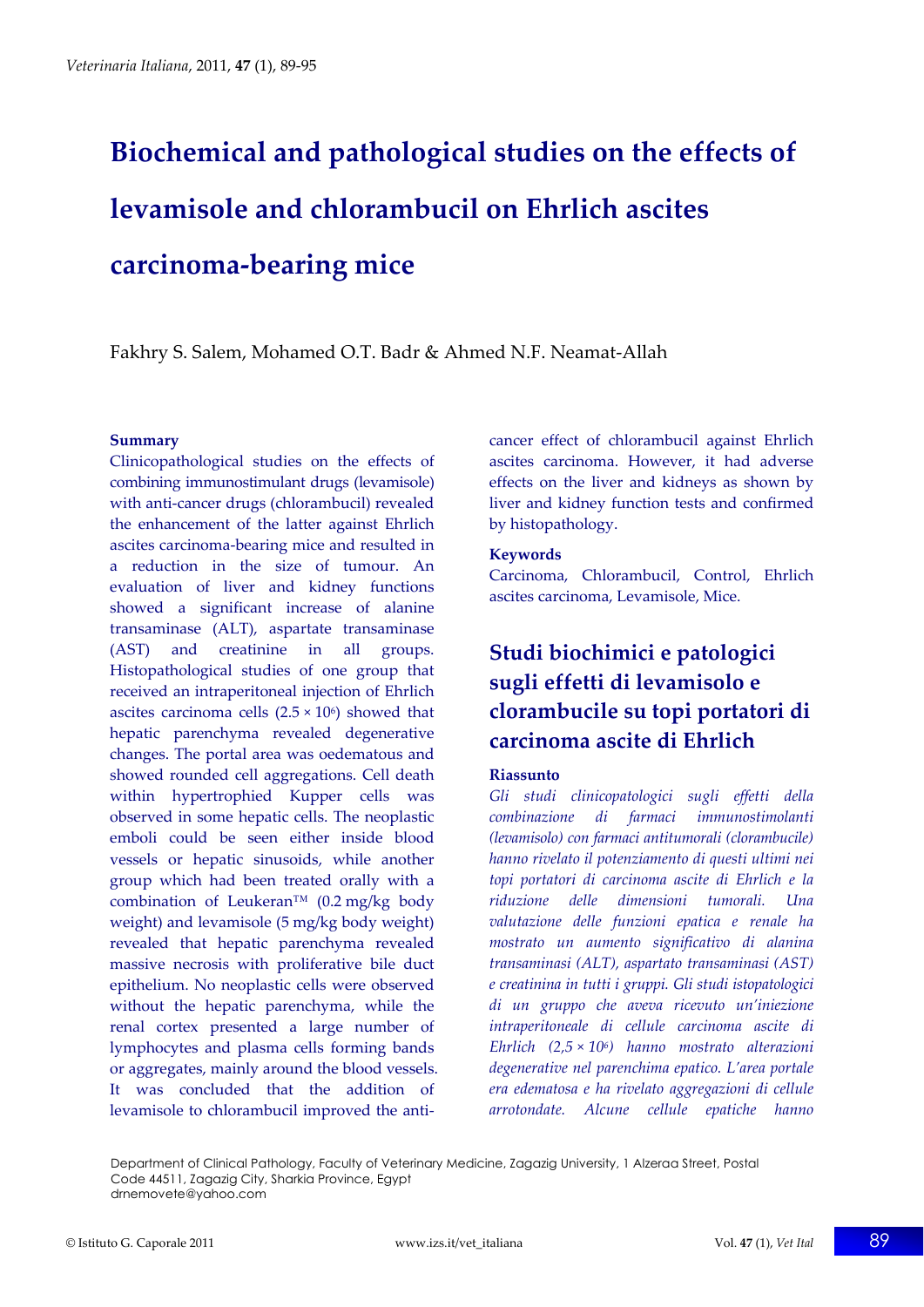*mostrato morte cellulare nelle cellule di Kupfer ipertrofiche. Sono possibili riscontri di emboli neoplastici nei vasi ematici o nei sinusoidi epatici, mentre un altro gruppo trattato oralmente con una combinazione di Leukeran™ (0,2 mg/kg peso corporeo) e levamisolo (5 mg/kg peso corporeo) ha rivelato che il parenchima epatico mostrava una necrosi imponente con proliferazione epiteliale del dotto biliare. Non sono state osservate cellule neoplastiche all'esterno del parenchima epatico, mentre la corteccia renale ha rivelato un numero elevato di linfociti e plasmacellule che formavano bande o aggregati, principalmente intorno ai vasi ematici. La conclusione è che l'aggiunta di levamisolo al clorambucile ha migliorato l'effetto antitumorale di quest'ultimo nel carcinoma ascite di Ehrlich. Tuttavia, ha avuto effetti avversi su fegato e reni come mostrato dai test della funzionalità epatica e renale e confermato dall'istopatologia.*

#### **Parole chiave**

Carcinoma, Carcinoma ascite di Ehrlich, Clorambucile, Controllo, Levamisolo, Topo.

# **Introduction**

The importance of chemotherapy to cure cancer is increasing, especially with its use as an adjuvant to local therapy. Furthermore, in advanced cases of disease, when the tumour has moved from its place of origin, chemotherapy has an expanding role in efforts to relieve cancer‐related symptoms and to prolong life. Despite its shortcomings, chemotherapy, therefore, is an important mode of treatment in oncology and will probably remain so for a considerable time (16). Chlorambucil is an aromatic nitrogen mustard that is useful in the treatment of chronic lymphocytic leukaemia, malignant lymphoma and carcinoma of the ovary (18). Levamisole is an anthelmintic drug that stimulates the parasympathetic and sympathetic ganglia in susceptible worms. It is also an immunomodulator that exerts an immunostimulant action in different animal species when administered at repeated doses of 2.5 mg/kg prior to vaccination. Immunostimulating effects are not well understood. It is believed that an immunomodulator restores the cell‐

mediated immune function in peripheral T‐lymphocytes and phagocytosis by mono‐ cytes (15). Furthermore, an immunomodulator appears to stimulate the production of interleukin‐2 (IL‐2) and lysozyme, thereby enhancing lymphocyte blastogenesis and increasing the level of specific immuno‐ globulin in the colostrum of vaccinated animals (7, 14). Levamisole, also used as an immunostimulant in human cancer therapy, is a strong inhibitor of tumour aerobic glycolysis. It diminishes growth of Ehrlich ascites carcinoma (12). Ehrlich mouse ascites tumour became one of the widely used experimental cancer cells grown in the peritoneal cavity of Swiss albino mice. After inoculation, ascites became apparent in most mice within a few days and exhibited marked ascites within 10‐ 12 days (17).

The aim of our study was to examine some biochemical and pathological changes after using anticancer drugs, chlorambucil or levamisole and a combination of the two, in mice affected by Ehrlich ascites carcinoma.

# **Materials and methods**

# **Experimental animals**

A total of 100 adult female Swiss albino mice (average 18‐20 g in weight) were obtained from the laboratory animal farm of Veterinary Medicine at Zagazig University in Egypt. All mice were reared under strict standard hygienic measures and were fed on a balanced ration with a good source of water *ad libitum*.

# **Ehrlich ascites carcinoma cells**

The parent line of Ehrlich ascites carcinoma cells was kindly supplied by the National Cancer Institute of Cairo University. The tumour line was maintained by serial intraperitoneal transplantation of Ehrlich ascites carcinoma  $2.5 \times 10^6$  tumour cells/0.2 ml in female Swiss albino mice.

# **Anti‐neoplastic drugs**

The following drugs were used:

 Leukeran™ chlorambucil tablets BP 2 mg (Heumann Pharma GmbH for Glaxo Wellcome GmbH & Co., Bad Oldesloe)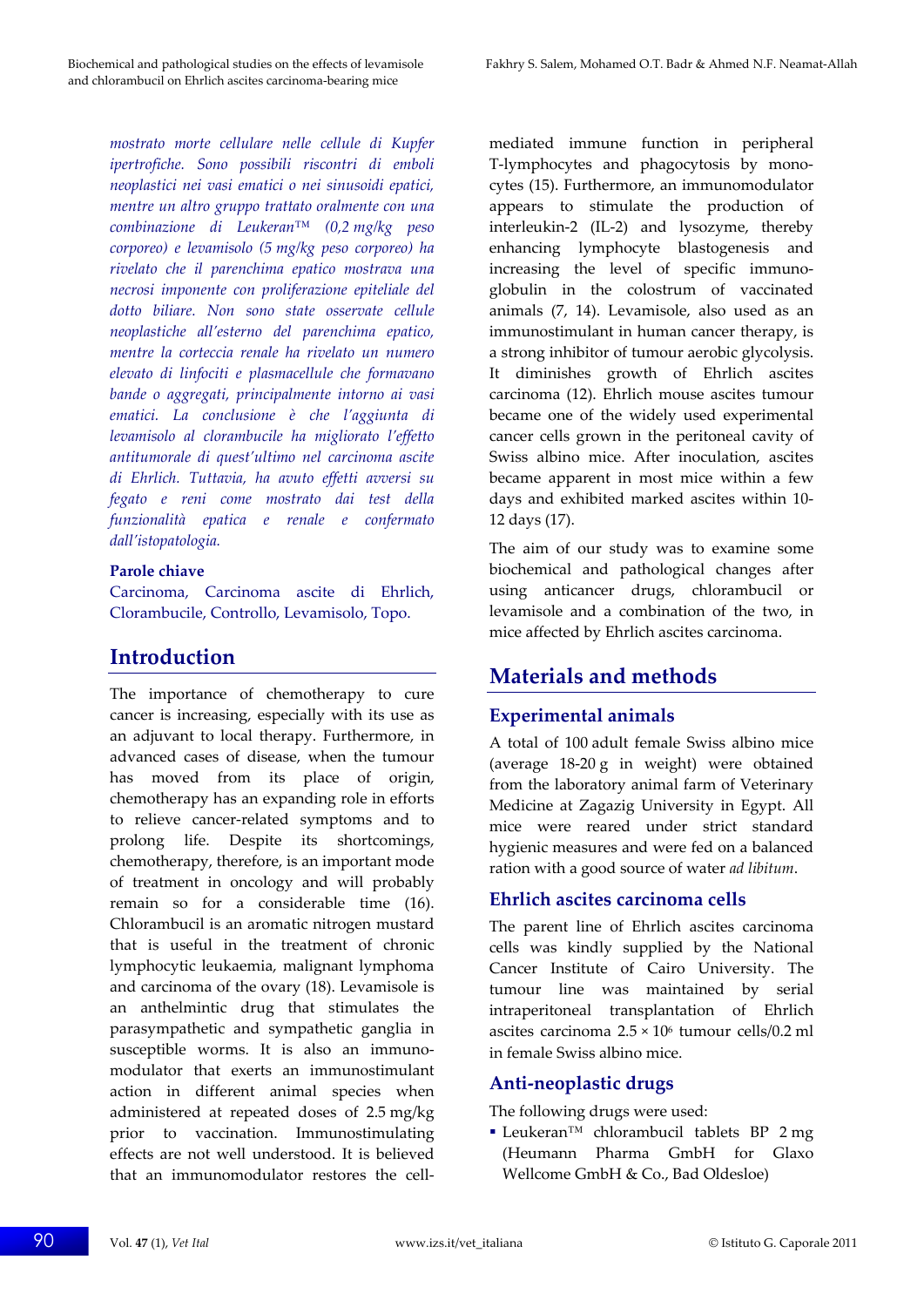immunostimulant agent (levamisole 10%) levamisole hydrochloride (PharmaSewede, Egypt).

## **Experimental design**

Female Swiss mice were divided randomly into five groups (20 mice per group). Group 1 was kept as the control group, Group 2 received intraperitoneal injection of by  $2.5 \times 10^6$ Ehrlich ascites carcinoma cells, Group 3 was treated orally with Leukeran™  $0.2 \text{ mg/kg}$ body weight), Group 4 was treated orally with levamisole (5 mg/kg body weight) and Group 5 was treated orally with a combination of Leukeran™ and levamisole each day, using a bent stainless steel stomach tube (Table I).

### **Blood sampling**

Ten mice in each group were used for blood collection from the retro‐orbital venous plexus. Blood samples were taken without anti‐ coagulant in a sterile test tube for separation of serum which was used to measure biochemical parameters. Blood samples were collected at 12 days post intraperitoneal inoculation of Ehrlich ascites carcinoma cells.

## **Clinicopathological studies**

The serum total protein and serum albumin levels were measured (5, 6). The serum globulin level was calculated by subtracting the albumin obtained from the total protein obtained. The serum aminotransferase activities of aspartate (AST) and alanine aminotransferase (ALT) were determined

colorimetrically (19). The serum creatinine level was also determined colorimetrically (13).

## **Histopathology**

Specimens from the peritoneum, liver, kidneys and spleen were fixed in 10% neutral buffered formalin paraffin; sections of 5 μ thickness were prepared from all specimens and were stained by haematoxylin and eosin (H&E) and examined microscopically.

### **Statistical analysis**

The data obtained from this investigation were statistically analysed using the Student *t* test according to Tamhane and Dunlop (21).

# **Results and discussion**

This experiment was designed to illustrate the effect of the immunostimulant drug on the efficiency of the anti-tumour drug. Clinical signs observed were distended abdomen, the highest body weight was found in Groups 2, 3 and 4 (Fig. 1) as a result of tumour growth which creates ascetic fluid rich in free neoplastic cells (2) and the lowest weight was observed in Group 5 (Table II). On the other hand, the highest survival rate was recorded in Group 5. This may be due to the fact that levamisole inhibits the growth of a transplanted human tumour in Swiss mice. The use of mice as tumour hosts enabled discrimination between the angio‐genesis inhibitory effect of levamisole and its assumed immuno‐stimulatory effect (8). This could be

Table I

Experimental design of groups, number of mice in each group, type of treatment, daily administration dose and time of sampling

| Group         | No. of<br>mice | <b>Treatment</b>               | Ehrlich ascites<br>carcinoma | Dose                           | Route          | Duration | Time of<br>sampling |
|---------------|----------------|--------------------------------|------------------------------|--------------------------------|----------------|----------|---------------------|
|               | 20             | Normal control                 | $\overline{\phantom{0}}$     |                                |                | 12 days  | Day 12              |
| $\mathcal{P}$ | 20             | Cancer-bearing<br>mice         | $2.5 \times 10^6$ EAC        | $\overline{\phantom{0}}$       | Intrapertoneal | 12 davs  | Day 12              |
| 3             | 20             | Chlorambucil                   | $2.5 \times 10^6$ EAC        | 0.2 mg/kg body<br>weight       | Oral           | 12 days  | Day 12              |
| 4             | 20             | Levamisole                     | $2.5 \times 10^6$ EAC        | 5 mg/kg body<br>weight         | Oral           | 12 days  | Day 12              |
| 5             | 20             | Chlorambucil<br>and levamisole | $2.5 \times 10^{6}$ EAC      | $0.2 + 5$ mg/kg<br>body weight | Oral           | 12 days  | Day 12              |

EAC Ehrlich ascites carcinoma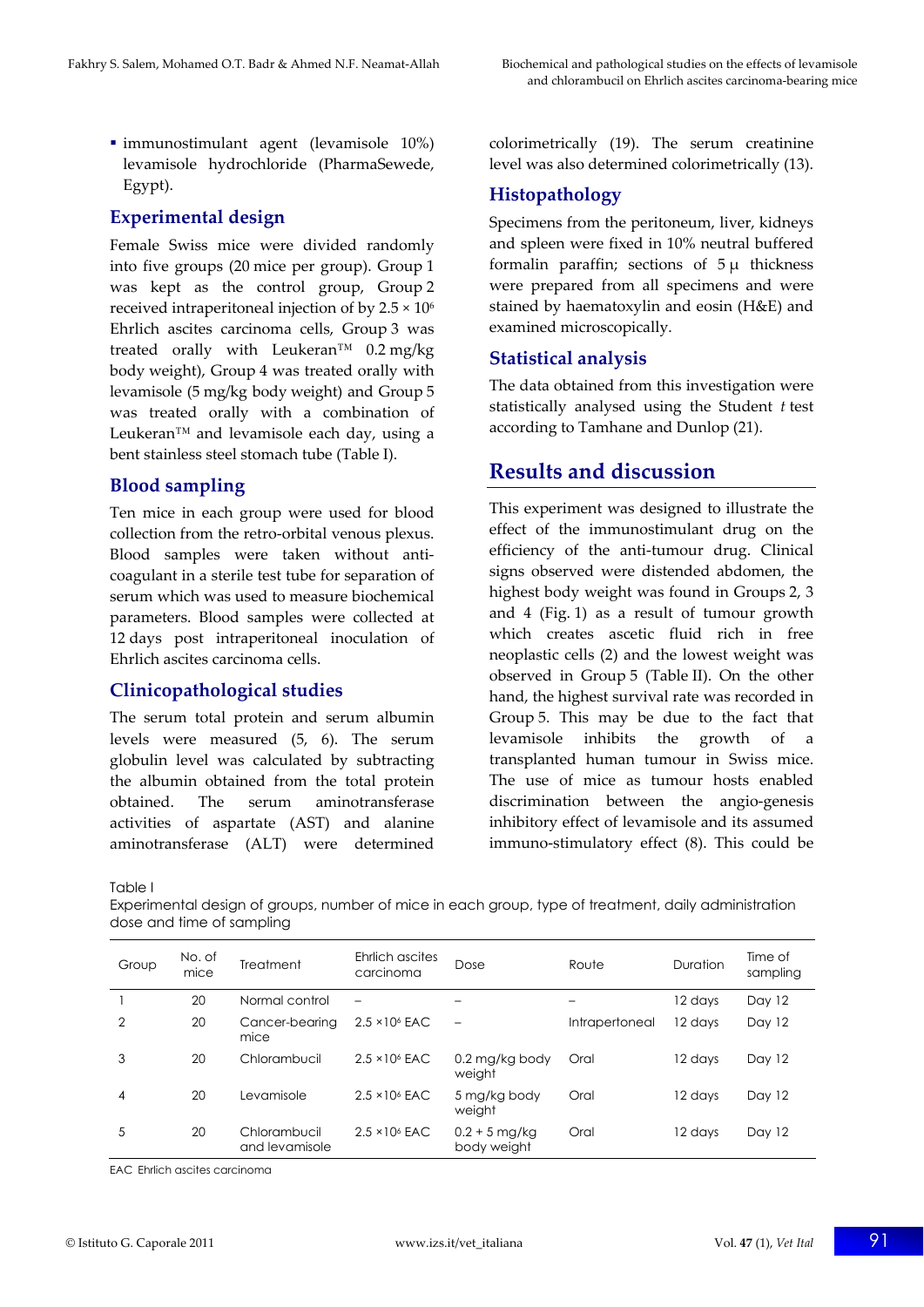

Figure 1 Ehrlich-bearing mice showing ascites (Group 2)

due to chlorambucil producing its anti‐tumour effect by inducing apoptosis‐associated membrane changes that result in rapid clearance of the apoptotic cells by the immune system (3).

Regarding the results of total proteins, albumins and globulin levels showed a significant decrease in total proteins and albumin levels in Group 2 (Table III). This may be attributed to increased mitotic division of neoplastic cells with high bloody fluid withdrawal and capillary permeability which enable the escape of plasma proteins into the peritoneal cavity and may also be due to hepatic cell necrosis (9). In addition, total proteins may decrease in animals with liver disease (4). Hypoalbuminaemia in domestic animals may be due to excessive nephritis, certain cases of massive ascites and can also be associated with liver disease (4). These results confirmed the body weight result which showed a significant increase in Group 2 as a result of tumour growth which formed ascetic fluid that was rich in free neoplastic cells (2). Total protein and albumin levels increased in Group 5 towards a normal level but were still low, possibly due to the anti-tumour effect of chlorambucil by inducing apoptosis‐associated membrane changes that result in the rapid clearance of the apoptotic cells by the immune system (3) and helped to reduce the growth of Ehrlich ascites carcinoma cells by levamisole which decreased ascites in mice (12). Serum globulin decreased in Group 3 which could have been due to the immunosuppressive effect of chlorambucil (20).

In regard to the liver and kidney function, evaluations revealed a significant increase of ALT, AST and creatinine in all groups (Table III). This could be attributed to the presence of hepatic and renal damage as a result of cancer cell invasions (11). Moreover, Tofani *et al.* (22) indicated that large tumour masses and the associated long‐lasting necrosis are considered to cause metabolic overloading of the liver while chlorambucil creates hepatic toxicity which leads to an increase of ALT and AST (23). Finally, levamisole treatment induced acute hepatic degeneration and necrosis (10), hydropic degeneration of

Table II

Effect of Ehrlich ascites carcinoma and administration of drugs on body weight and survival percentage in mice (mean values ± standard error)

| Group | Parameters                   | Body weight         | No. of mice | No. of mice that survived | Survival rate |
|-------|------------------------------|---------------------|-------------|---------------------------|---------------|
|       | Controls                     | $22.54 \pm 0.59$    | 20          | 19                        | 95%           |
| 2     | Cancer-bearing mice          | $28.45 \pm 0.74*$   | 20          | 11                        | 55%           |
|       | Difference (%)               | $+26.22$            |             |                           |               |
| 3     | Chlorambucil                 | $26.14 \pm 0.66*$   | 20          | 16                        | 80%           |
|       | Difference (%)               | $+15.97$            |             |                           |               |
| 4     | Levamisole                   | $25.00 \pm 0.68^*$  | 20          | 12                        | 60%           |
|       | Difference (%)               | $+10.91$            |             |                           |               |
| 5     | Chlorambucil +<br>levamisole | $23.82 \pm 0.66$ NS | 20          | 17                        | 85%           |
|       | Difference (%)               | $+5.67$             |             |                           |               |
|       |                              |                     |             |                           |               |

\* significant difference at *p*≤0.05

NS not significant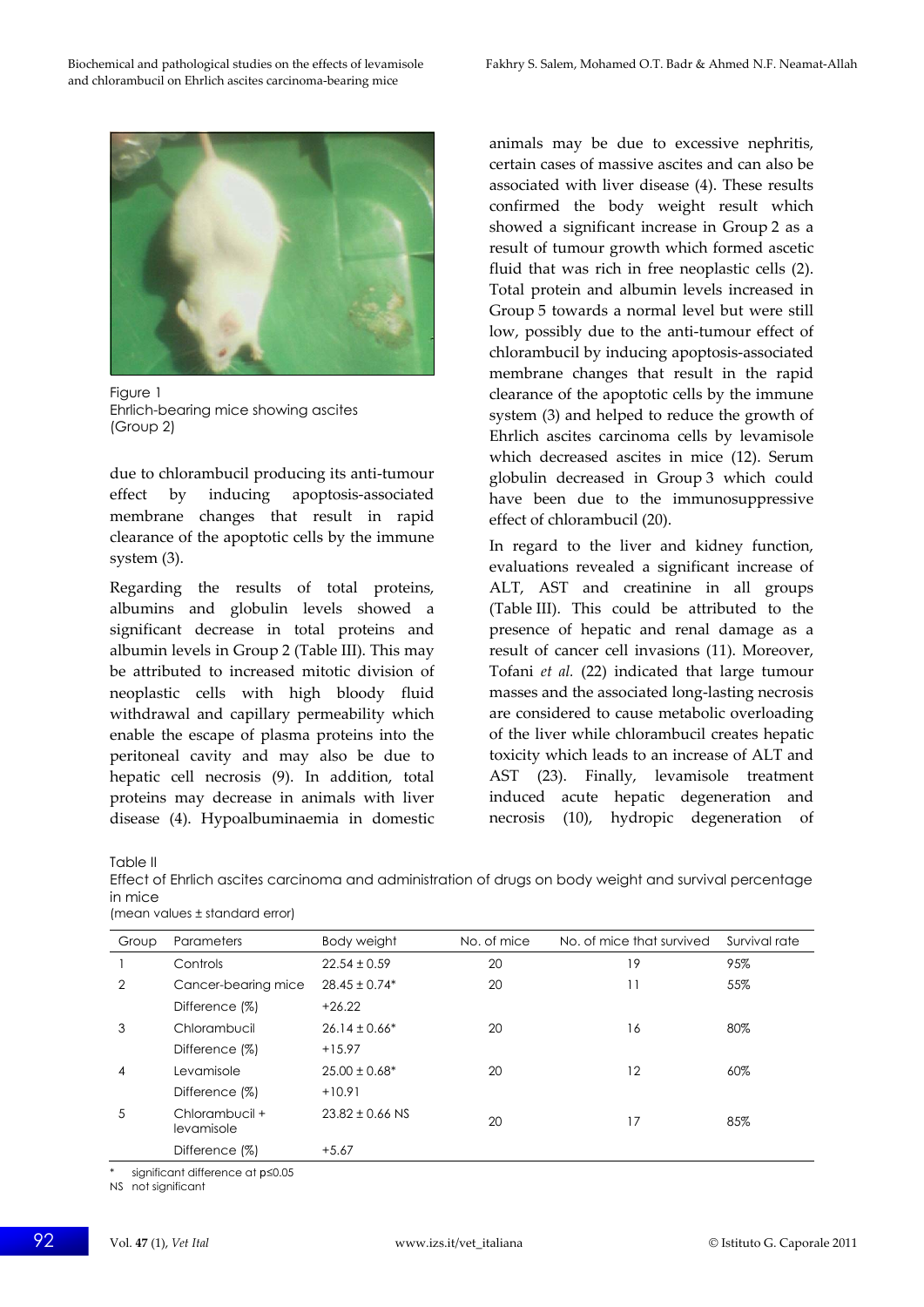| Group          | Parameters                   | Total<br>proteins<br>(g/d)   | Albumin<br>(g/d)  | <b>Globulins</b><br>(g/dl) | <b>ALT</b><br>(units/l) | <b>AST</b><br>(units/l) | Creatinine<br>(mg/d) |
|----------------|------------------------------|------------------------------|-------------------|----------------------------|-------------------------|-------------------------|----------------------|
|                | Control                      | $7.28 \pm 0.14$              | $3.07 \pm 0.05$   | $4.21 \pm 0.15$            | $18.36 \pm 0.61$        | $37.05 \pm 0.02$        | $0.63 \pm 0.04$      |
| $\overline{2}$ | Cancer-<br>bearing mice      | $5.60 \pm 0.17*$             | $1.52 \pm 0.23*$  | $4.07 \pm 0.11$<br>NS.     | $35.78 \pm 0.02^*$      | $78.12 \pm 0.06*$       | $1.36 \pm 0.04*$     |
|                | Difference (%)               | $-23.07$                     | $-50.48$          | $-3.32$                    | $+94.88$                | $+110$                  | $+115.87$            |
| 3              | Chlorambucil                 | $4.51 \pm 0.33*$             | $2.18 \pm 0.07*$  | $2.32 \pm 0.31*$           | $44.84 \pm 0.03*$       | $87.72 \pm 0.04*$       | $1.65 \pm 0.08*$     |
|                | Difference (%)               | $-38.04$                     | $-28.99$          | $-44.89$                   | $+144.22$               | $+136.76$               | $+161.90$            |
| 4              | Levamisole                   | $5.54 \pm 0.17*$             | $2.78 \pm 0.03**$ | $2.76 \pm 0.14*$           | $47.30 \pm 0.02^*$      | $100.24 \pm 0.01*$      | $1.91 \pm 0.06*$     |
|                | Difference (%)               | $-23.90$                     | $-9.44$           | $-36.57$                   | $+157.62$               | $+170.55$               | $+203.17$            |
| 5              | Chlorambucil<br>+ levamisole | $6.91 \pm 0.33$<br><b>NS</b> | $2.76 \pm 0.10**$ | $4.15 \pm 0.42$<br>NS      | $56.64 \pm 0.80*$       | $119.82 \pm 0.03*$      | $1.89 \pm 0.12*$     |
|                | Difference (%)               | $-5.08$                      | $-10.09$          | $-1.66$                    | $+208.49$               | $+223.40$               | $+200$               |

Table III

Effect Ehrlich ascites carcinoma and administration of chlorambucil and levamisole on some biochemical investigations in mice

NS not significant

ALT alanine transaminase **\*** significant difference at *p*≤0.05

AST aspartate transaminase \*\* highly significant difference at *p*≤0.01

hepatocytes, congestion of the renal blood vessels and degenerative changes in the epithelial lining of renal tubules (1), which were confirmed by histopathological studies (Figs 2, 3, 4, 5 and 6).



Figure 2

Mice liver showing isolated tumour cells and haemorrhage within attract in the hepatic parenchyma (Group 2) (H&E, ×120)



Figure 3 Mice kidney showing interstitial nephritis (Group 3) (H&E, ×300)



Figure 4 Mice liver showing little neoplastic cells, haemorrhaging and massive necrosis in the adjacent parenchyma (Group 3) (H&E, ×120)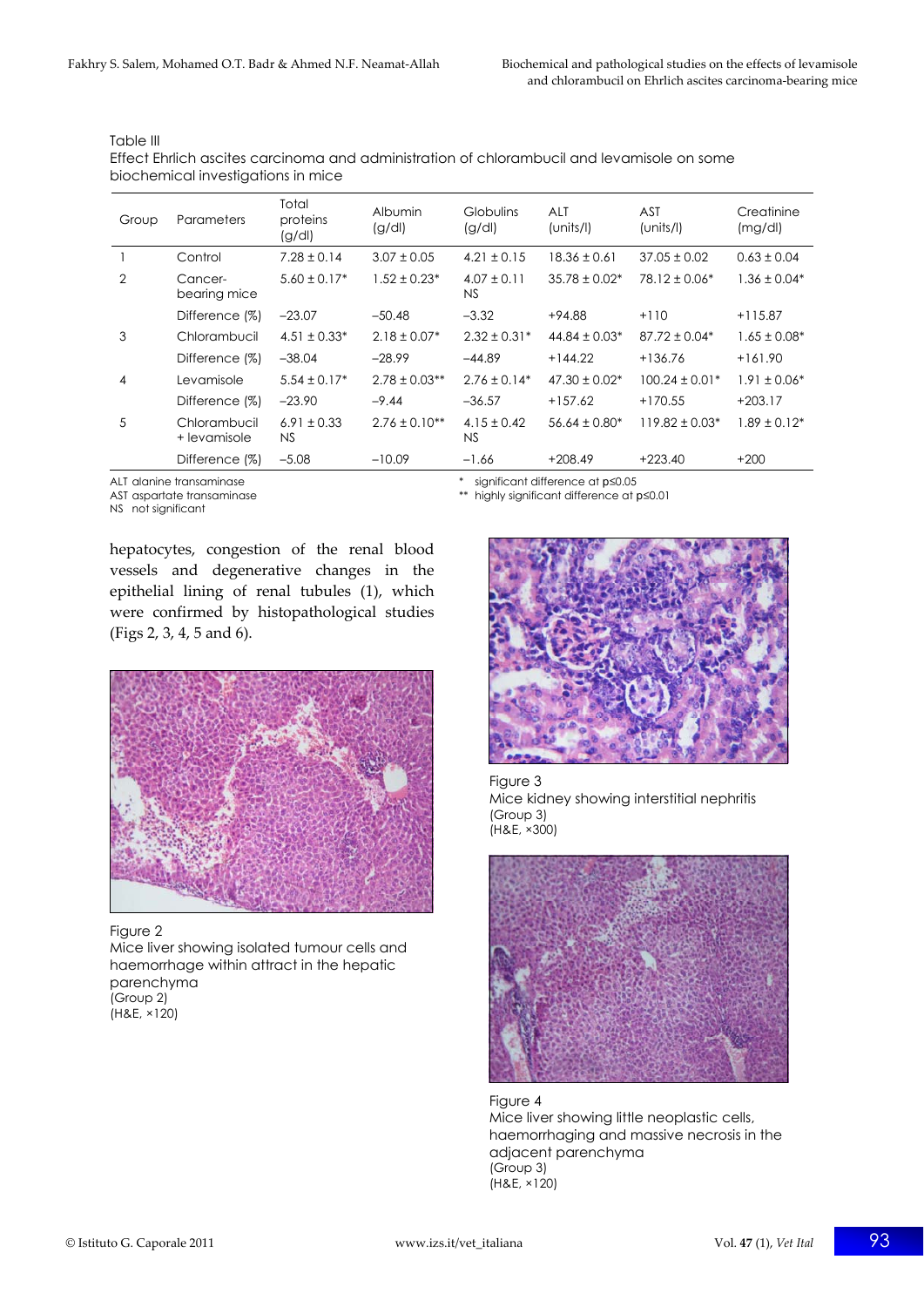

Figure 5

Mice liver showing portal lymphocytic and granulocytic aggregations and hepatic necrosis (Group 4) (H&E, ×300)



Figure 6 Mice liver showing hepatic necrosis and portal round cell infiltration (Group 5) (H&E, ×300)

# **References**

- 1. Badr M.S. 2007. Clinico-pathological studies on the effect of levamisole in rabbits. MVSc thesis (clinical pathology), Faculty of Veterinary Medicine, Zagazig University, Zagazig, 83 pp.
- 2. Baillif N.R. 1954. The solid phase of the Ehrlich ascites tumour in mice. *Cancer Res*, **4** (13), 554-561.
- 3. Begleiter A., Lee K., Israels L.G., Mowat M.R. & Johnston J.B. 1994. Chlorambucil induced apoptosis in chronic lymphocytic leukemia (CLL) and its relationship to clinical efficacy. *Leukemia*, **8**, 103-106.
- 4. Coles E.H. 1986. Veterinary clinical pathology, 2nd Ed. W.B. Saunders Company, Philadelphia and London, 208-213.
- 5. Doumas B.T., Baysa D.D., Carter R.J., Peters T. & Schaffer R. 1981. Determination of serum total protein. *Clin Chem*, **27**, 1642.
- 6. Drupt F. 1974. Colorimetric method for determination of serum albumin. *Pharm Bio Sciences*, **9**, 777.
- 7. Findlay V.L. & Munday B.L. 2000. The immunomodulatory effects of levamisole on the nonspecific immune system of Atlantic salmon, *Salmo salar* L. *J Fish Dis*, **23**, 369-378.

# **Conclusions**

The following conclusions were drawn from our study:

- levamisole can be used as a anticancer agent through its immunostimulant effect
- the combination of levamisole and chlorambucil improved the anti‐cancer effect of the latter against Ehrlich ascites carcinoma which increased apoptosis of Ehrlich ascites carcinoma and the survival rate of the mice with cancer, but it had adverse effects on the liver and kidneys as revealed by liver and kidney functions test and confirmed by histopathology.